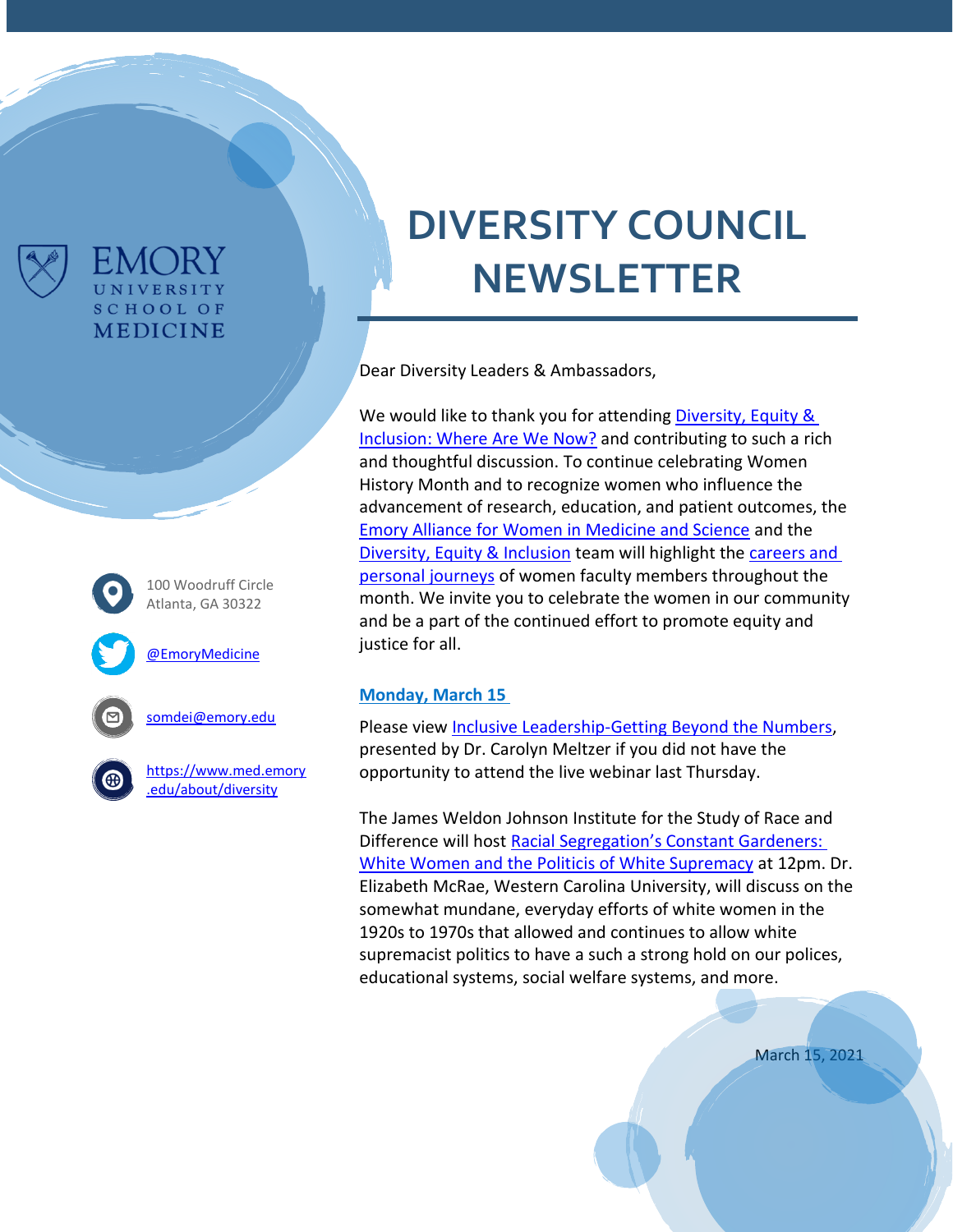

## **UNIVERSITY SCHOOL OF MEDICINE**

### **Thursday, March 18**

The Center for Women at Emory, Office of Racial and Cultural Engagement (RACE), and Department of History will host **Beyond** [The Games: Black Women and Sports](https://emory.zoom.us/webinar/register/WN_vtuZjlLVS0qYKBktc3WORA) – Past, Present and Furture at 4:30pm.

The Lesbian/Gay/Bisexual/Transgender Office will offer LGBT Life Safe Space Training from 1pm to 4:30pm. Safe Space training is great way to learn how to better support your students and coworkers. Please contact [megan.pendleton@emory.edu](mailto:megan.pendleton@emory.edu) for registration details.

#### **Tuesday, March 23**

The Office of Faculty Academic Advancement, Leadership and Inclusion will host [Bold Leaders Series: The Resilient Leader](https://eventactions.com/eareg.aspx?ea=Rsvp&invite=04pmn3bbjp30dk9nhwedrcv72uyy0mk6kj5tey5y9k36wudnt717) at 12pm. Chip Souba, Jr, MD, MBA, ScD, Professor of Surgery, Emeritus Dean, The Audrey and Theodor Geisel School of Medicine at Dartmouth is the featured speaker and will focus on resilience as fundamentally an organizational competency grounded in a healthy culture, where organizational members naturally support and sustain one another.

Emory University SOM Chapter of the Gold Humanism Honor Society is hostin[g A Calculated Risk: Engaging with Black Patients](https://docs.google.com/forms/d/e/1FAIpQLSczqFya6ZS0zC4OujTQlI1NCsazF9em8dAEvmh2PBDKeHoHJQ/viewform)  [in the Discussion About the COVID-19 Vaccine](https://docs.google.com/forms/d/e/1FAIpQLSczqFya6ZS0zC4OujTQlI1NCsazF9em8dAEvmh2PBDKeHoHJQ/viewform) at 6pm. Dr. Sheryl Heron, Professor of Emergency Medicine and Associate Dean, Community Engagement, Equity & Inclusion and Dr. Marietta Collins, Associate Professor Dept. of Family Medicine Morehouse School of Medicine will be the featured speakers.

### **Friday, March 26**

The School of Medicine will co-sponsor [Reproductive](https://eventactions.com/eareg.aspx?ea=Rsvp&invite=ggay8rxaayn7tbzcuaj2nv4e8xdbpgcxv10vvrsc1kx8s3ezzvfp) Justice is a [Human](https://eventactions.com/eareg.aspx?ea=Rsvp&invite=ggay8rxaayn7tbzcuaj2nv4e8xdbpgcxv10vvrsc1kx8s3ezzvfp) Right at 12pm. Loretta Ross, an award-winning, nationally-recognized expert on racial justice, women's rights, and human rights is the featured speaker. Her work emphasizes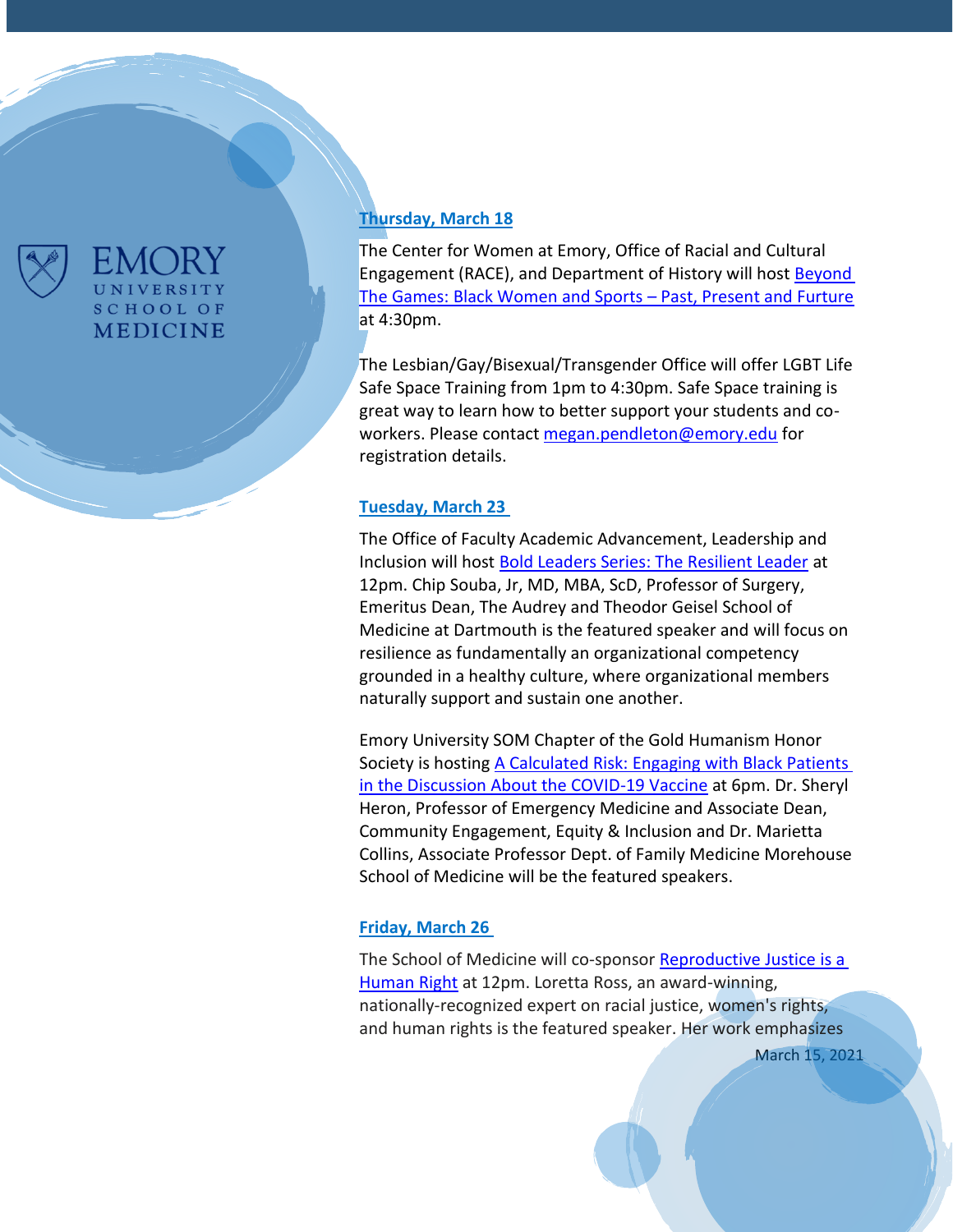

## **UNIVERSITY SCHOOL OF MEDICINE**

the intersectionality of social justice issues and how the application of an intersectional lens can fuel transformational change.

The AAMC Southern Group on Educational Affairs (SGEA) will be offering an inaugural staff track on April 19th at 9am. It is a new initiative for creating a space for staff working in medical education to network and share their expertise! You may submit submission to present [here](https://airtable.com/shrwMIXRtgylvhg7f) by March 19th and/or register to [attend.](https://airtable.com/shrWiqdzRMeRTXMvX) We would to congratulate Tyrese Hinkens, Associate Director of Medical Education, OMESA for her contibutions on lauching this new inititive.

NIH has launched an effort to [end structural racism in biomedical](https://nam11.safelinks.protection.outlook.com/?url=https%3A%2F%2Flnks.gd%2Fl%2FeyJhbGciOiJIUzI1NiJ9.eyJidWxsZXRpbl9saW5rX2lkIjoxMDEsInVyaSI6ImJwMjpjbGljayIsImJ1bGxldGluX2lkIjoiMjAyMTAzMDIuMzYyMTM5MDEiLCJ1cmwiOiJodHRwOi8vd3d3Lm5paC5nb3YvZW5kaW5nLXN0cnVjdHVyYWwtcmFjaXNtP3V0bV9jYW1wYWlnbj11bml0ZSZ1dG1fbWVkaXVtPWVtYWlsJnV0bV9zb3VyY2U9Z292ZGVsaXZlcnkifQ.BDpOFjlpwDU1lbYZMB9_MxCE4Hbu9QXklABICEcfydw%2Fs%2F772595852%2Fbr%2F98745270010-l&data=04%7C01%7Cdejoron.t.campbell%40emory.edu%7C709c317240aa44bc0a5708d8ddd5b761%7Ce004fb9cb0a4424fbcd0322606d5df38%7C0%7C0%7C637503257259948537%7CUnknown%7CTWFpbGZsb3d8eyJWIjoiMC4wLjAwMDAiLCJQIjoiV2luMzIiLCJBTiI6Ik1haWwiLCJXVCI6Mn0%3D%7C1000&sdata=LTB2X%2BRHzZDD5TpDeQlFXMZEXkp%2B3%2F72MGEq%2FHyBEHw%3D&reserved=0)  [research](https://nam11.safelinks.protection.outlook.com/?url=https%3A%2F%2Flnks.gd%2Fl%2FeyJhbGciOiJIUzI1NiJ9.eyJidWxsZXRpbl9saW5rX2lkIjoxMDEsInVyaSI6ImJwMjpjbGljayIsImJ1bGxldGluX2lkIjoiMjAyMTAzMDIuMzYyMTM5MDEiLCJ1cmwiOiJodHRwOi8vd3d3Lm5paC5nb3YvZW5kaW5nLXN0cnVjdHVyYWwtcmFjaXNtP3V0bV9jYW1wYWlnbj11bml0ZSZ1dG1fbWVkaXVtPWVtYWlsJnV0bV9zb3VyY2U9Z292ZGVsaXZlcnkifQ.BDpOFjlpwDU1lbYZMB9_MxCE4Hbu9QXklABICEcfydw%2Fs%2F772595852%2Fbr%2F98745270010-l&data=04%7C01%7Cdejoron.t.campbell%40emory.edu%7C709c317240aa44bc0a5708d8ddd5b761%7Ce004fb9cb0a4424fbcd0322606d5df38%7C0%7C0%7C637503257259948537%7CUnknown%7CTWFpbGZsb3d8eyJWIjoiMC4wLjAwMDAiLCJQIjoiV2luMzIiLCJBTiI6Ik1haWwiLCJXVCI6Mn0%3D%7C1000&sdata=LTB2X%2BRHzZDD5TpDeQlFXMZEXkp%2B3%2F72MGEq%2FHyBEHw%3D&reserved=0) through a new initiative called [UNITE](https://nam11.safelinks.protection.outlook.com/?url=https%3A%2F%2Flnks.gd%2Fl%2FeyJhbGciOiJIUzI1NiJ9.eyJidWxsZXRpbl9saW5rX2lkIjoxMDIsInVyaSI6ImJwMjpjbGljayIsImJ1bGxldGluX2lkIjoiMjAyMTAzMDIuMzYyMTM5MDEiLCJ1cmwiOiJodHRwczovL3d3dy5uaWguZ292L2VuZGluZy1zdHJ1Y3R1cmFsLXJhY2lzbS91bml0ZT91dG1fY2FtcGFpZ249dW5pdGUmdXRtX21lZGl1bT1lbWFpbCZ1dG1fc291cmNlPWdvdmRlbGl2ZXJ5In0.aLHREtKy47toN6ObPcHRKm4yv4FcWXN4XXrJ2aIh1LY%2Fs%2F772595852%2Fbr%2F98745270010-l&data=04%7C01%7Cdejoron.t.campbell%40emory.edu%7C709c317240aa44bc0a5708d8ddd5b761%7Ce004fb9cb0a4424fbcd0322606d5df38%7C0%7C0%7C637503257259958535%7CUnknown%7CTWFpbGZsb3d8eyJWIjoiMC4wLjAwMDAiLCJQIjoiV2luMzIiLCJBTiI6Ik1haWwiLCJXVCI6Mn0%3D%7C1000&sdata=v%2FjHKAzA0TIpS%2BgbrFPVFFnZsA45VsLtlch2avFbibE%3D&reserved=0) and is accepting suggestions on how to address through the [submission website.](https://nam11.safelinks.protection.outlook.com/?url=https%3A%2F%2Flnks.gd%2Fl%2FeyJhbGciOiJIUzI1NiJ9.eyJidWxsZXRpbl9saW5rX2lkIjoxMDUsInVyaSI6ImJwMjpjbGljayIsImJ1bGxldGluX2lkIjoiMjAyMTAzMDIuMzYyMTM5MDEiLCJ1cmwiOiJodHRwczovL3JmaS5ncmFudHMubmloLmdvdi8_cz02MDFkNzM3Y2I1MGEwMDAwNzQwMDM4YTImdXRtX2NhbXBhaWduPXVuaXRlJnV0bV9tZWRpdW09ZW1haWwmdXRtX3NvdXJjZT1nb3ZkZWxpdmVyeSJ9.M274lqikA7xbhmVtlHks3ErAiX6jI8Ija0Rn6t9fCSQ%2Fs%2F772595852%2Fbr%2F98745270010-l&data=04%7C01%7Cdejoron.t.campbell%40emory.edu%7C709c317240aa44bc0a5708d8ddd5b761%7Ce004fb9cb0a4424fbcd0322606d5df38%7C0%7C0%7C637503257259968526%7CUnknown%7CTWFpbGZsb3d8eyJWIjoiMC4wLjAwMDAiLCJQIjoiV2luMzIiLCJBTiI6Ik1haWwiLCJXVCI6Mn0%3D%7C1000&sdata=NVBy9KucRz9MPa%2Fv35EjKR9zDdORpgR1tCdHdinS6xM%3D&reserved=0) All submissions must be received by April 9<sup>th</sup>.

**Congratulations** to Dr. Nancy DeSousa for being featured in the Department of Medicine [DEI Council blog](http://www.emorydailypulse.com/2021/03/08/dei-council-spotlight-nancy-desousa/) in honor of Women's History Month.

Please continue to visit the **Emory Collective and SOM DEI** [Calendar of Events](https://med.emory.edu/about/events/index.html#Diversity%20Equity%20and%20Inclusion) for additional upcoming DEI programs and review resources to support the professional development of women on the **EAWIMS** and **Center for Women** websites. Prepare to celebrate [Arab-American Affinity Month](https://www.med.emory.edu/about/diversity/affinity_months.html) by nominating a faculty member.

Please share the programs and initiatives mentioned above with your respective units. We do this work together.

Warm regards,

Carolyn C. Meltzer, MD, DEI Council Chair Executive Associate Dean, Faculty Academic Advancement, Leadership & Inclusion Chief Diversity and Inclusion Officer